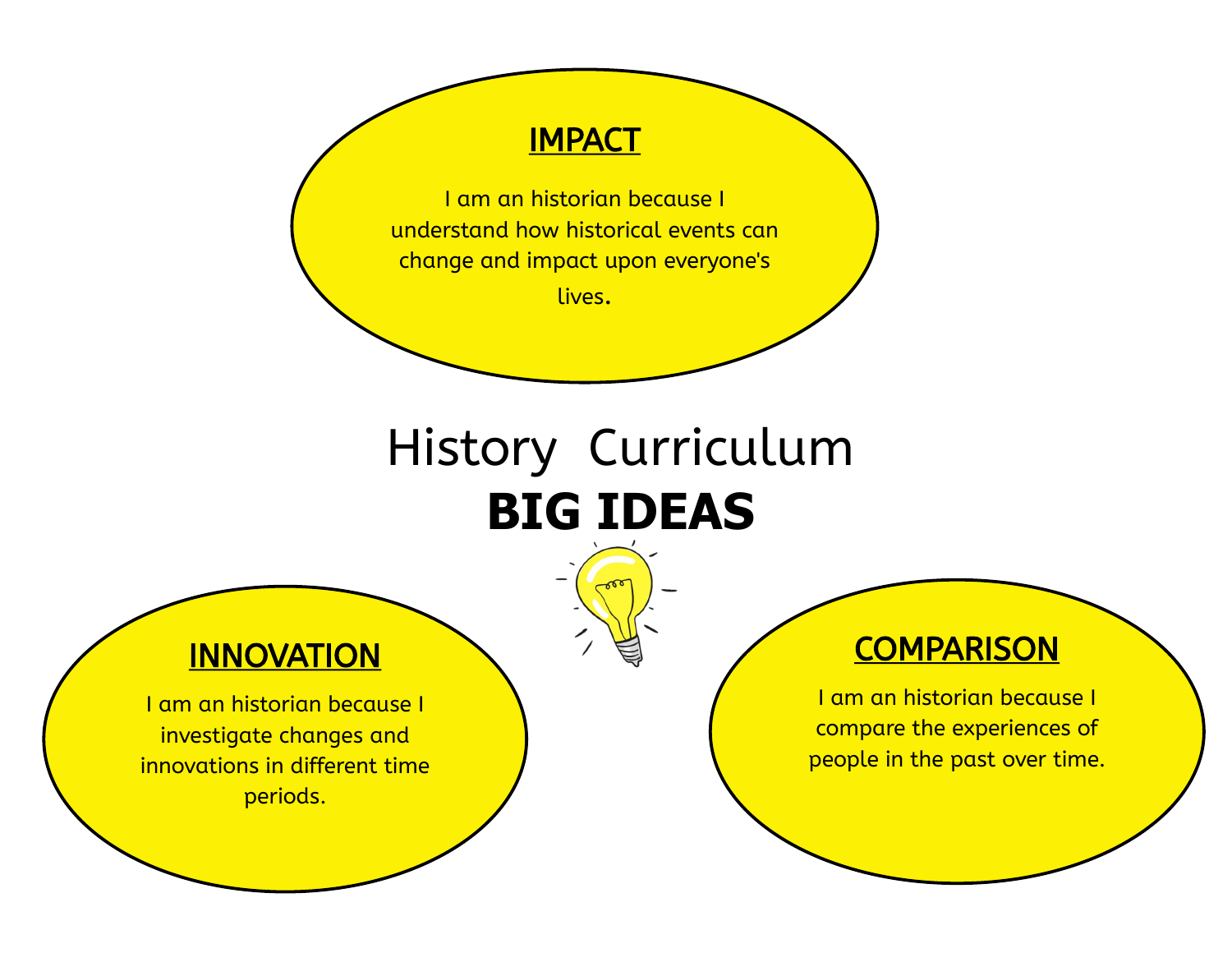

All the units detailed below are underpinned by the three **BIG IDEAS** in history: impact, innovation and comparison. Teachers link in the relevant skills and vocabulary, shown on the following pages, to enable children to grow and develop into confident historians over time.

In years 1, 2 and 3, new topics are launched using key texts. Within each period studied, children learn about and compare significant events/people/places, historical figures , changes and events within and beyond living memory. Examples of key figures and events are listed with each topic as starting points for teachers when planning.

| Cycle 1 | Stone Age to the Iron Age                                               | <b>Victorians</b>                                                                                                                                                     | Change                                         |
|---------|-------------------------------------------------------------------------|-----------------------------------------------------------------------------------------------------------------------------------------------------------------------|------------------------------------------------|
|         | Possible key figures and events:<br>Skara Brae, the discovery of bronze | <b>Possible key figures and events: Queen</b><br>Victoria, industrial revolution, Dr Barnardo,<br>Isambard Kingdom Brunel, railway bridge built<br>across River Tamar | within living memory linked to specific topic. |
| Cycle 2 | Ancient Egypt                                                           | The Saxons                                                                                                                                                            | Change                                         |
|         | <b>Possible key figures and events:</b><br>the River Nile, Tutankhamen  | Possible key figures and events: Sutton<br>Hoo, Alfred the Great                                                                                                      | within living memory linked to specific topic. |

In years 4, 5, 6 termly topics are used to teach key history objectives. Some units are focused on significant individuals and how they have influenced the world today. These also provide opportunities to draw further links with previous learning. For example, when learning about Charles Darwin, children will need to retrieve knowledge of the Victorian era taught in years 1/2/3.

|                       | <b>Cycle 1</b> $\vert$ Civilisations | <b>Vikings</b>        | Greece                 |
|-----------------------|--------------------------------------|-----------------------|------------------------|
| <b>Cycle 2</b> Romans |                                      |                       | <b>Albert Einstein</b> |
| Cycle $3$ WW2         |                                      | <b>Charles Darwin</b> | Cornwall in Past       |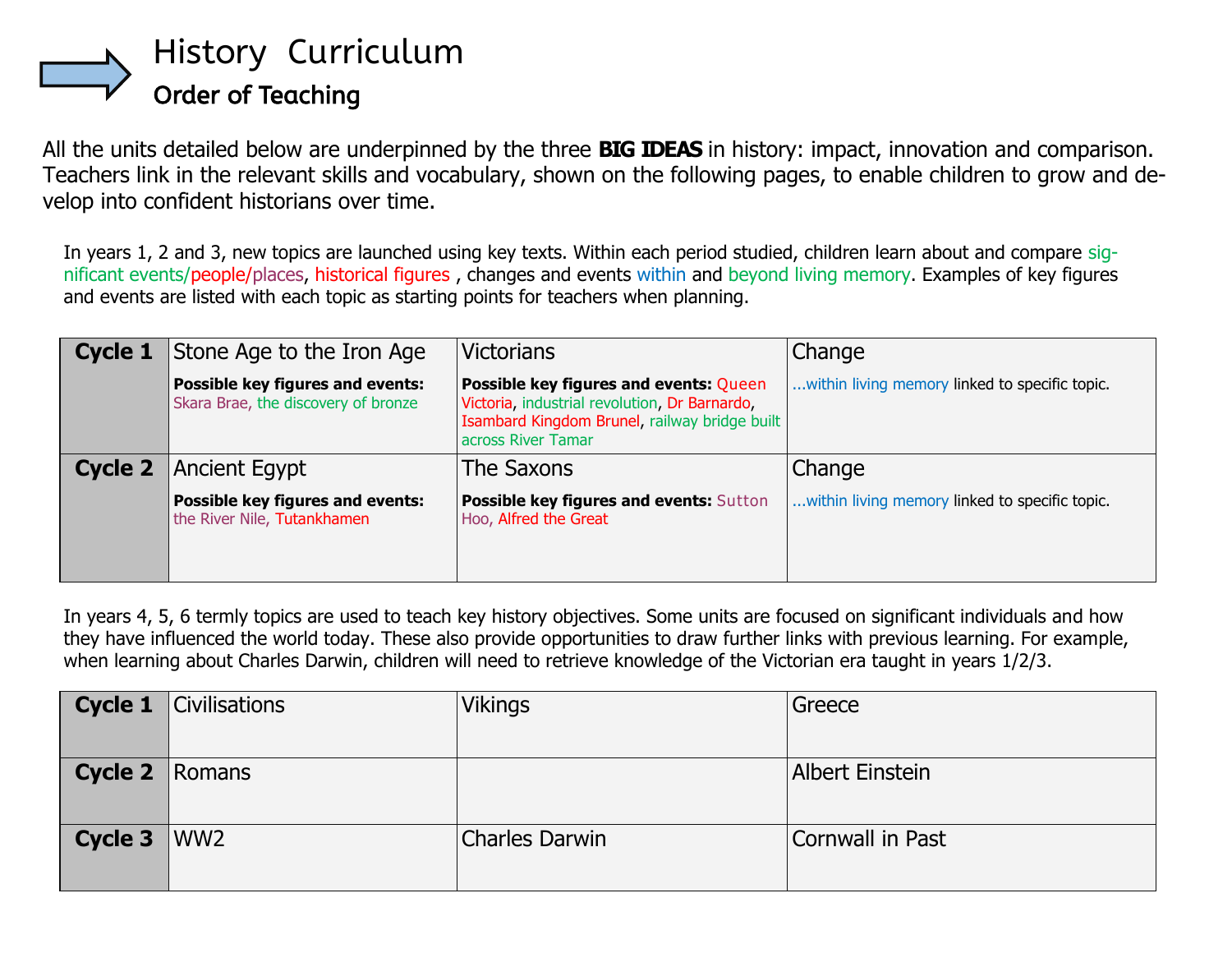

### BIG IDEAS: Teaching Approaches

| <b>BIG IDEA</b>                                         |                                                                                                           | <b>KS1</b>                                                                                                                                     |            | KS <sub>2</sub>                                                                                                                                                                  |
|---------------------------------------------------------|-----------------------------------------------------------------------------------------------------------|------------------------------------------------------------------------------------------------------------------------------------------------|------------|----------------------------------------------------------------------------------------------------------------------------------------------------------------------------------|
| <b>INNOVATION</b><br>Continuity and                     | Identify what has remained the same and what has changed<br>♦<br>♦<br>in the child's personal experience. |                                                                                                                                                |            | Describe / make links between main events, situations and<br>changes within and across different periods/societies                                                               |
| Change in and be-<br>tween periods                      | ♦                                                                                                         | Map out a timeline of changes within the child's living<br>memory.                                                                             | ♦          | In longer overview topics, identify key aspects of life and<br>track them throughout the topic on the class timeline; this                                                       |
|                                                         | Identify ways in which lives have remained the same or<br>♦<br>changed between 'then' and 'now'.          |                                                                                                                                                |            | can be linked with significance to identify which was the<br>most significant change.                                                                                            |
|                                                         |                                                                                                           | This topic can show continuity and change over time.                                                                                           |            | If studying a turning point, identify what changes came as a<br>result of that turning point and how they impacted people's<br>lives.                                            |
| <b>COMPARISON</b><br>Similarity/<br>Difference within a | ♦                                                                                                         | When teaching changes within living memory, identify that<br>every person would have had different experiences and com-<br>pare them.          |            | Use it as a vehicle to bridge between two periods of British<br>history that follow each other e.g. compare the political<br>structures of Iron Age Britain to the Roman Empire. |
| period/situation<br>(diversity)                         | ♦                                                                                                         | Identify how an event beyond living memory impacted peo-<br>ple from different parts of society (the monarch, rich land-<br>owners, poor etc). |            | Explore how life in a Saxon kingdom would have been differ-<br>ent for the nobles compared to those that were what we'd<br>call peasants.                                        |
| <b>IMPACT</b>                                           | $\Diamond$                                                                                                | Introduce the children to what significance means.                                                                                             | $\Diamond$ | Repeat steps from key Stage 1 to revisit the concept.                                                                                                                            |
| Significance of<br>events/people                        | $\Diamond$                                                                                                | Relate it to the area of study.                                                                                                                | $\Diamond$ | Children create their own criteria as to what makes some-<br>thing/ someone significant.                                                                                         |
|                                                         | ♦                                                                                                         | All lessons should focus on an aspect of the topic that helps<br>explain why the person/place/event is significant.<br>♦                       |            | Use the concept as a means of applying knowledge from les-                                                                                                                       |
|                                                         | ♦                                                                                                         | Where possible, compare two people or events to identify<br>which was the most significant.                                                    |            | sons into a meaningful context to demonstrate understand-<br>ing.                                                                                                                |
|                                                         |                                                                                                           |                                                                                                                                                | $\Diamond$ | Use it as a way in which links can be made between other<br>subjects and history such as with significant artists, scientists<br>or musicians.                                   |
| Cause and Conse-<br>quence                              |                                                                                                           | Explore what caused a significant event to take place and<br>then the consequences of it (both positive and negative).                         |            | Identify the push and pull factors for the groups that invad-<br>ed Britain.                                                                                                     |
|                                                         | ♦                                                                                                         | Identify the consequences of an achievement made by a sig-<br>nificant individual.                                                             | ♦          | What caused an event to happen such as Boudicca's revolt<br>and what were the consequences of it for the Celts and Ro-<br>mans.                                                  |
|                                                         |                                                                                                           |                                                                                                                                                |            | Create a cause and consequence timeline linked to the out-<br>break of the First World War.                                                                                      |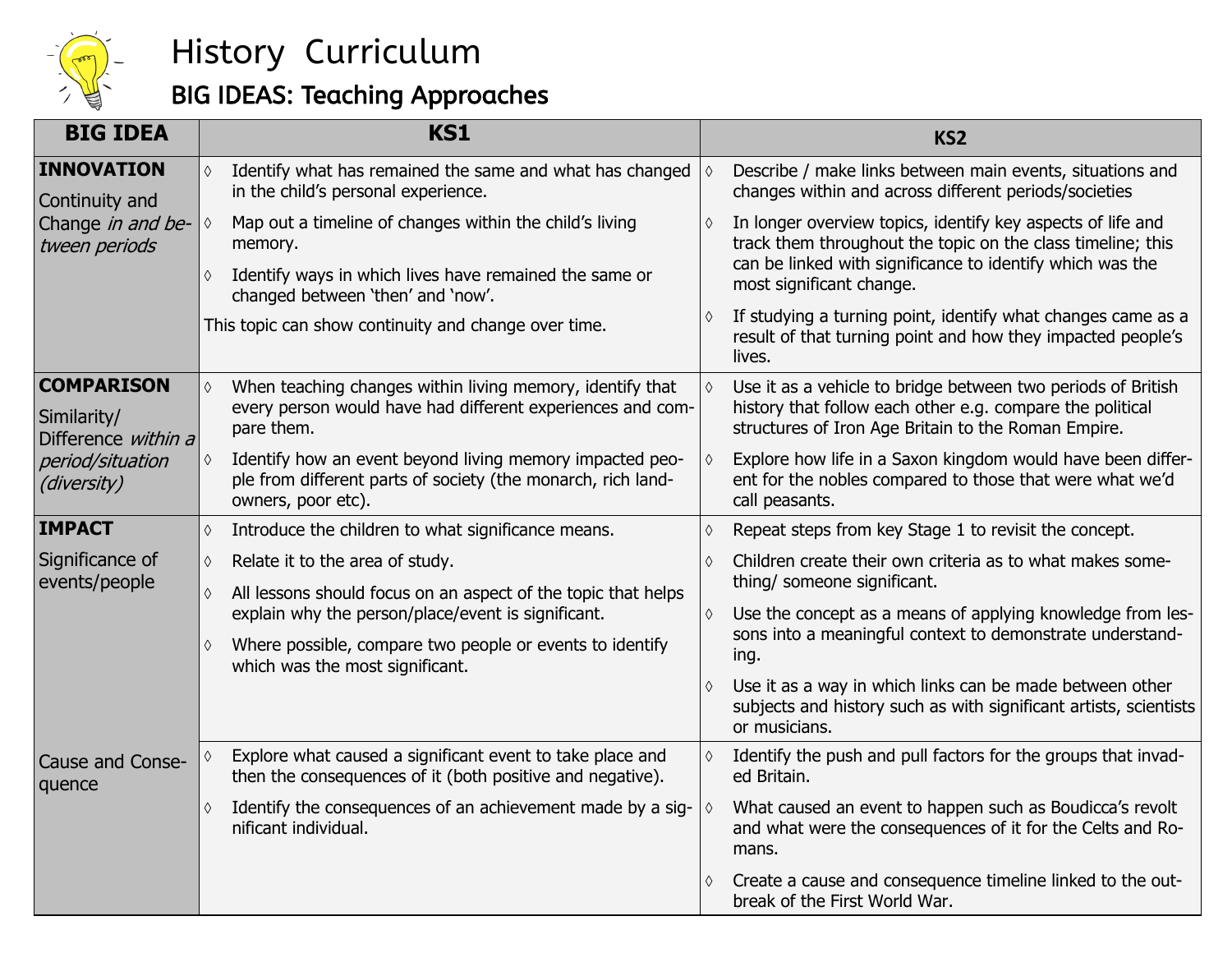

## Skills Progression

| <b>Skills</b>                                                                                             | Year 1                                                                                                                                                                                                                                                                                                                        | <b>Year 2</b>                                                                                                                                                                                                                                                                                                                                                                                                                                                          | <b>Year 3</b>                                                                                                                                                                                                                                                                                                                                                       |
|-----------------------------------------------------------------------------------------------------------|-------------------------------------------------------------------------------------------------------------------------------------------------------------------------------------------------------------------------------------------------------------------------------------------------------------------------------|------------------------------------------------------------------------------------------------------------------------------------------------------------------------------------------------------------------------------------------------------------------------------------------------------------------------------------------------------------------------------------------------------------------------------------------------------------------------|---------------------------------------------------------------------------------------------------------------------------------------------------------------------------------------------------------------------------------------------------------------------------------------------------------------------------------------------------------------------|
| <b>Chronolog-</b><br><b>ical</b><br>knowledge<br>under-<br>standing                                       | Develop and awareness of the past<br>$\Diamond$<br>Use some common words and<br>$\Diamond$<br>phrases relating to the passing of<br>time<br>Sequence events in their life<br>♦<br>Sequence 3 or 4 artefacts from dis-<br>$\Diamond$<br>tinctly different periods of time<br>Match objects to people of different<br>♦<br>ages | Use common words and phrases relating<br>$\Diamond$<br>to the passing of time<br>Sequence artefacts closer together in time<br>$\Diamond$<br>- check with reference book<br>Sequence photographs etc. from different<br>$\Diamond$<br>periods of their life.<br>Describe memories of key events in lives<br>$\Diamond$<br>Know where all people/events studied fit<br>♦<br>into a chronological framework<br>Identify similarities/differences between<br>♦<br>periods | Place the time studied on a time line<br>$\Diamond$<br>Use dates and terms related to the study<br>$\Diamond$<br>unit and passing of time<br>Sequence several events or artefacts<br>$\Diamond$                                                                                                                                                                     |
| <b>Range and</b><br>depth of<br>historical<br>knowledge                                                   | Recognise the difference between<br>$\Diamond$<br>past and present in their own and<br>others lives<br>They know and recount episodes<br>♦<br>from stories about the past<br>Use a simple, everyday historical<br>♦<br>terms                                                                                                  | Recognise why people did things, why<br>$\Diamond$<br>events happened and what happened as a<br>result<br>Identify differences between ways of life<br>$\Diamond$<br>at different times<br>Use a wide vocabulary of everyday histori-<br>$\Diamond$<br>cal terms                                                                                                                                                                                                       | Find out about every day lives of people in<br>$\Diamond$<br>time studied<br>Compare with our life today<br>$\Diamond$<br>Identify reasons for and results of people's<br>$\Diamond$<br>actions<br>Understand why people may have wanted<br>$\Diamond$<br>to do something<br>Develop the appropriate use of historical<br>$\Diamond$<br>terms (see vocabulary list) |
| <b>Historical</b><br><b>Enquiry <math>-</math></b><br>using evi-<br>dence and<br>communi-<br>cating ideas | $\Diamond$<br>Begin to understand some ways we<br>find out about the past<br>Find answers to simple questions<br>♦<br>about the past from sources of infor-<br>mation e.g. artefacts.                                                                                                                                         | Understand some ways we find out about<br>$\Diamond$<br>the past<br>Use a source $-$ observe or handle sources<br>$\Diamond$<br>to answer questions about the past on the<br>basis of simple observations.                                                                                                                                                                                                                                                             | Use a range of sources to find out about a<br>$\Diamond$<br>period<br>Observe small details - artefacts, pictures<br>♦<br>$\Diamond$<br>Select and record information relevant to<br>the study<br>Begin to use the library and internet for<br>$\Diamond$<br>research                                                                                               |
| Interpreta-<br>tions of<br>history                                                                        | Use stories to encourage children to<br>$\Diamond$<br>distinguish between fact and fiction<br>Compare adults talking about the<br>$\Diamond$<br>past - how reliable are their memo-<br>ries?                                                                                                                                  | Compare two versions of a past event<br>$\Diamond$<br>Compare pictures or photographs of peo-<br>$\Diamond$<br>ple or events in the past<br>Discuss reliability of photos/ accounts/<br>$\Diamond$<br>stories                                                                                                                                                                                                                                                          | Identify and give reasons for different<br>$\Diamond$<br>ways in which the past is represented<br>Distinguish between different sources -<br>$\Diamond$<br>compare different versions of the same<br>story<br>Look at representations of the period -<br>$\Diamond$<br>museum, cartoons etc                                                                         |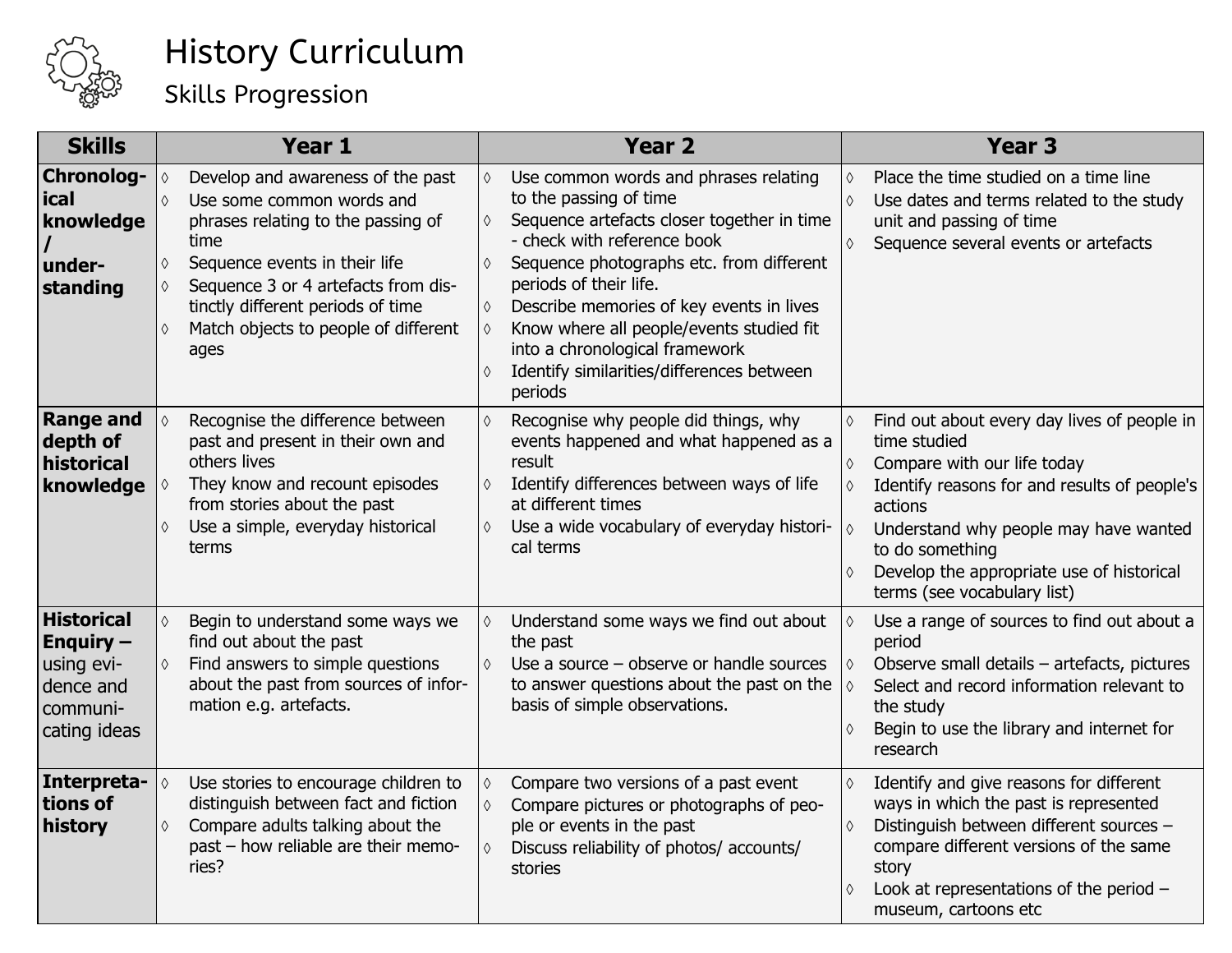

## Skills Progression

| <b>Skills</b>                                                                             | Year <sub>4</sub>                                                                                                                                                                                                                                                                                                    | Year <sub>5</sub>                                                                                                                                                                                                                                                                                                                                                               | Year <sub>6</sub>                                                                                                                                                                                                                                                                                                                                                                                                                                                                                             |
|-------------------------------------------------------------------------------------------|----------------------------------------------------------------------------------------------------------------------------------------------------------------------------------------------------------------------------------------------------------------------------------------------------------------------|---------------------------------------------------------------------------------------------------------------------------------------------------------------------------------------------------------------------------------------------------------------------------------------------------------------------------------------------------------------------------------|---------------------------------------------------------------------------------------------------------------------------------------------------------------------------------------------------------------------------------------------------------------------------------------------------------------------------------------------------------------------------------------------------------------------------------------------------------------------------------------------------------------|
| <b>Chronological</b><br>knowledge/<br>understand-<br> ing                                 | Place events from period studied on time line<br>$\Diamond$<br>Use terms related to the period and begin to<br>♦<br>date events<br>Understand more complex terms eg BC/AD<br>♦                                                                                                                                       | Know and sequence key events of time<br>studied<br>Use relevant terms and period labels<br>Make comparisons between different<br>times in the past                                                                                                                                                                                                                              | Place current study on time line in relation<br>to other studies<br>Use relevant dates and terms<br>$\Diamond$<br>Sequence up to 10 events on a time line<br>$\Diamond$                                                                                                                                                                                                                                                                                                                                       |
| <b>Range and</b><br>depth of<br>historical<br>knowledge                                   | Use evidence to reconstruct life in time stud-<br>♦<br>ied<br>Identify key features and events of time<br>♦<br>studied<br>Look for links and effects in time studied<br>♦<br>Offer a reasonable explanation for some<br>♦<br>events<br>Develop the appropriate use of historical<br>♦<br>terms (see vocabulary list) | Study different aspects of different peo-<br>ple - differences between men and wom-<br>en<br>Examine causes and results of great<br>events and the impact on people<br>Compare life in early and late 'times'<br>studied<br>Compare an aspect of lie with the same<br>aspect in another period<br>Develop the appropriate use of historical<br>♦<br>terms (see vocabulary list) | Find out about beliefs, behaviour and char-<br>acteristics of people, recognising that not<br>everyone shares the same views and feel-<br>ings<br>Compare beliefs and behaviour with another<br>time studied<br>Write another explanation of a past event in<br>terms of cause and effect using evidence to<br>support and illustrate their explanation<br>Know key dates, characters and events of<br>time studied<br>Develop the appropriate use of historical<br>$\Diamond$<br>terms (see vocabulary list) |
| <b>Historical</b><br><b>Enquiry - us-</b><br>ing evidence<br>and communi-<br>cating ideas | $\Diamond$<br>Use evidence to build up a picture of a past<br>event<br>Choose relevant material to present a picture<br>♦<br>of one aspect of life in time past<br>Ask a variety of questions<br>♦<br>Use the library and internet for research<br>♦                                                                 | Begin to identify primary and secondary<br>sources<br>Use evidence to build up a picture of a<br>past event<br>Select relevant sections of information<br>Use the library and internet for research<br>with increasing confidence                                                                                                                                               | Recognise primary and secondary sources<br>Use a range of sources to find out about an<br>$\Diamond$<br>aspect of time past<br>Suggest omissions and the means of finding<br>out<br>Bring knowledge gathered from several<br>♦<br>sources together in a fluent account                                                                                                                                                                                                                                        |
| Interpreta-<br>tions of<br>history                                                        | Look at the evidence available<br>$\Diamond$<br>Begin to evaluate the usefulness of different<br>♦<br>sources<br>Use text books and historical knowledge<br>♦                                                                                                                                                        | Compare accounts of events from differ-<br>♦<br>ent sources - fact or fiction<br>Offer some reasons for different versions<br>$\Diamond$<br>of events                                                                                                                                                                                                                           | Link sources and work out how conclusions<br>were arrived at<br>Consider ways of checking the accuracy of<br>interpretations - fact or fiction and opinion<br>Be aware that different evidence will lead to<br>different conclusions<br>Confidently use the library and internet for<br>research                                                                                                                                                                                                              |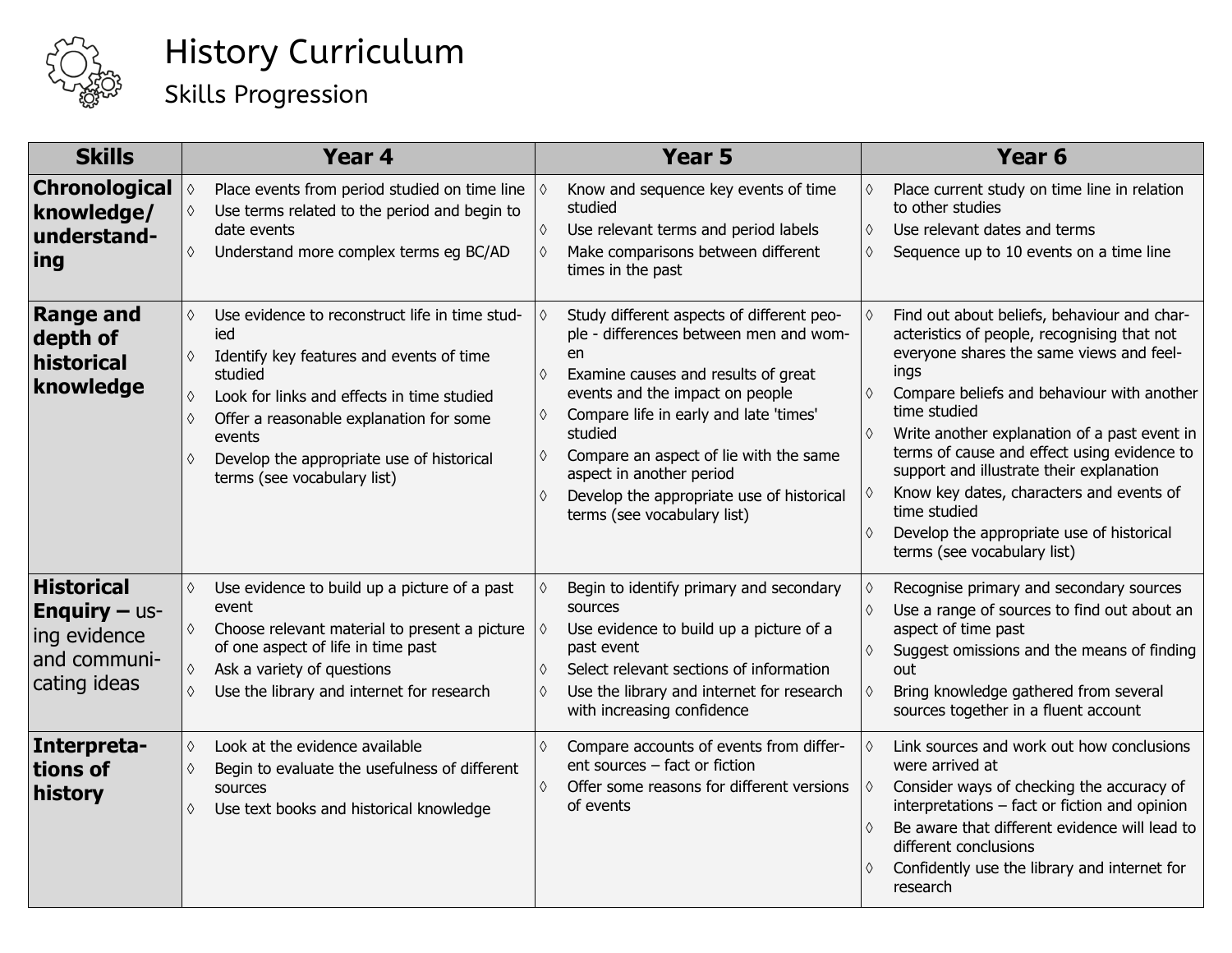Vocabulary Progression: Y1-3

| <b>Key Historical Terms</b> |                  |                |                   |              |                          |
|-----------------------------|------------------|----------------|-------------------|--------------|--------------------------|
| Agriculture                 | Christianity     | Gods/Goddesses | Local             | Nomad        | Significance             |
| Ancient                     | Chronology       | Historian      | Long ago          | Oral history | Similarities/Differences |
| Archaeologists              | Decade           | Impact         | Migration         | Past         | Slave                    |
| Artefact                    | <b>Discovery</b> | Interpretation | Monarchy          | Peasant      | <b>Timeline</b>          |
| <b>Century</b>              | Evidence         | Invasion       | <b>Museum</b>     | Period       | Wealthy                  |
| Change                      | Excavate         | Invention      | Myths and Legends | <b>Poor</b>  | Yesterday                |
| <b>Church</b>               | Explorer         | King/Queen     | <b>Nation</b>     | Present      |                          |

| <b>Cycle</b>   | <b>Topic Specific Vocabulary</b>                                                                                                                                                            |                                                                                                                                                              |  |  |
|----------------|---------------------------------------------------------------------------------------------------------------------------------------------------------------------------------------------|--------------------------------------------------------------------------------------------------------------------------------------------------------------|--|--|
|                | <b>Stone Age to the Iron Age</b>                                                                                                                                                            | <b>The Victorians</b>                                                                                                                                        |  |  |
| Key Vocabulary | Prehistory, stone age, iron age, hunter-gatherer, $\sqrt{ }$<br>nomad, Paleolithic, Mesolithic, Neolithic, tribe,<br>Neanderthal, homo sapiens, pelt, roundhouse,<br>hillfort, domesticated | British empire, street children, Dr. Barnardo, elec-<br>tricity, inventions, industrialization, workhouse,<br>gruel, chimney sweep, Charles Dickens, factory |  |  |
| 2              | <b>Ancient Egypt</b>                                                                                                                                                                        | <b>The Saxons</b>                                                                                                                                            |  |  |
| Key Vocabulary | Pharaoh, tomb, pyramid, hieroglyphs, vizier,<br>scribe, sarcophagus, mummy, papyrus, scarab,<br>civilisation                                                                                | Angles, Saxons, Jutes, tribe, warriors, runes, king-<br>dom, forts, settlers, Sutton Hoo, the Dark Ages, in-<br>vasion                                       |  |  |